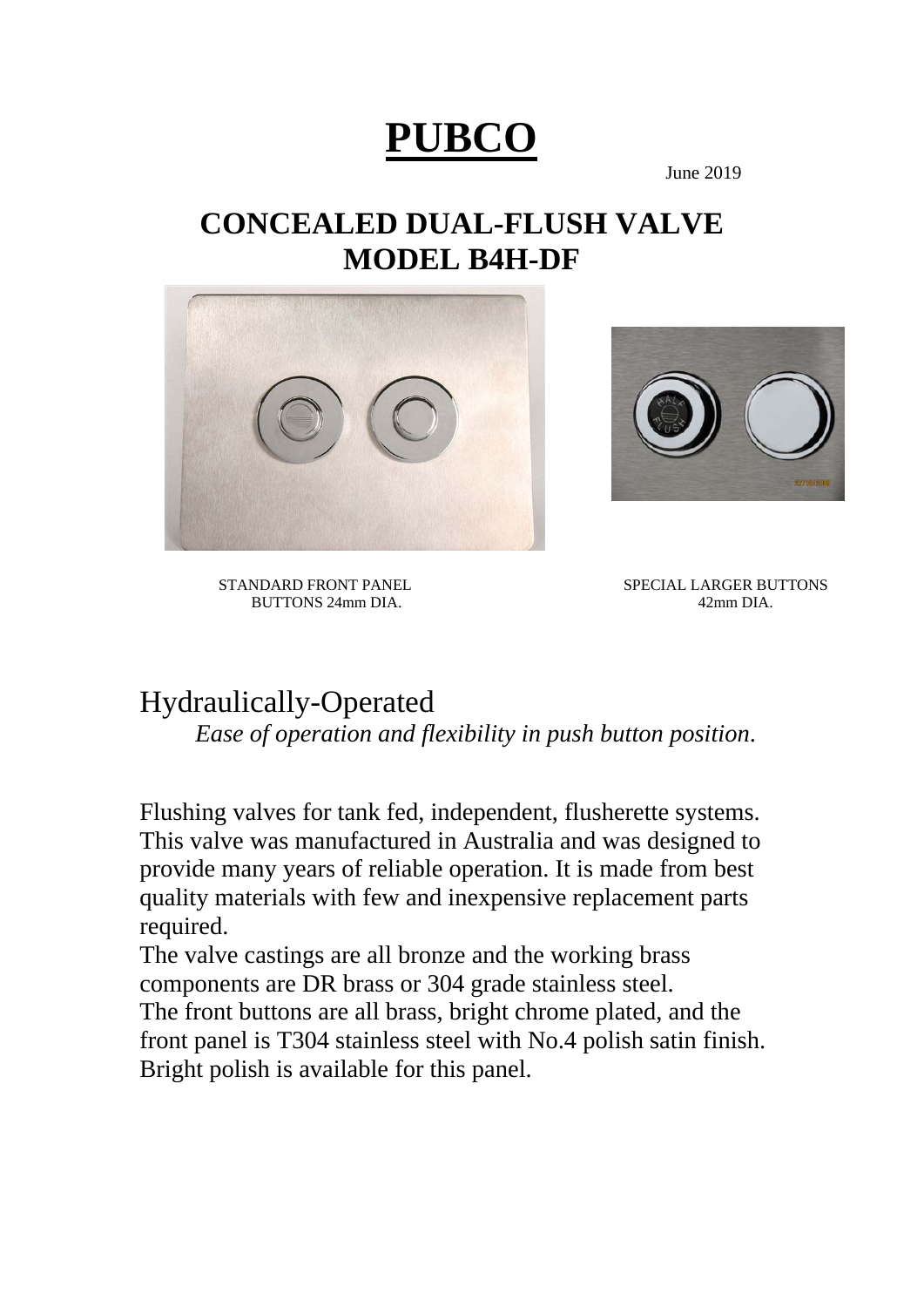## Concealed Dual Flush Valve Model B4H-DF………page 2 **SPECIFICATIONS**

**PRESSURE** 30 to 300 kPa static pressure. Pipe sizing must be adequate to provide a minimum flow pressure of 24 kPa.

# **INLET AND OUTLET CONNECTIONS (40mm nom.)**

Inlet thread is 1 ½ inch BSP female and outlet is 1 ½ inch BSP male with compression rubber seal for sealing 1 ½ inch tubing. Adjustable coupling with the stop valve to give a centre distance of 127 mm +/- 10 mm.



### **BUTTONS**

Buttons were available to suit any wall type from panels to brick or block construction and are supplied to suit a specified type of wall.

The push buttons are approx. 25mm dia. and the surround flange is 50mm dia. The half flush button is identified by a circular "half flush" symbol.

# **CAVITY SPACE AND ACCESS**

Minimum to be 400 x 400 x 200 mm with 130 mm clearance on one side for piston actuator and tubing radius.

Access panels must be 400 x 400 mm minimum to provide workable access.